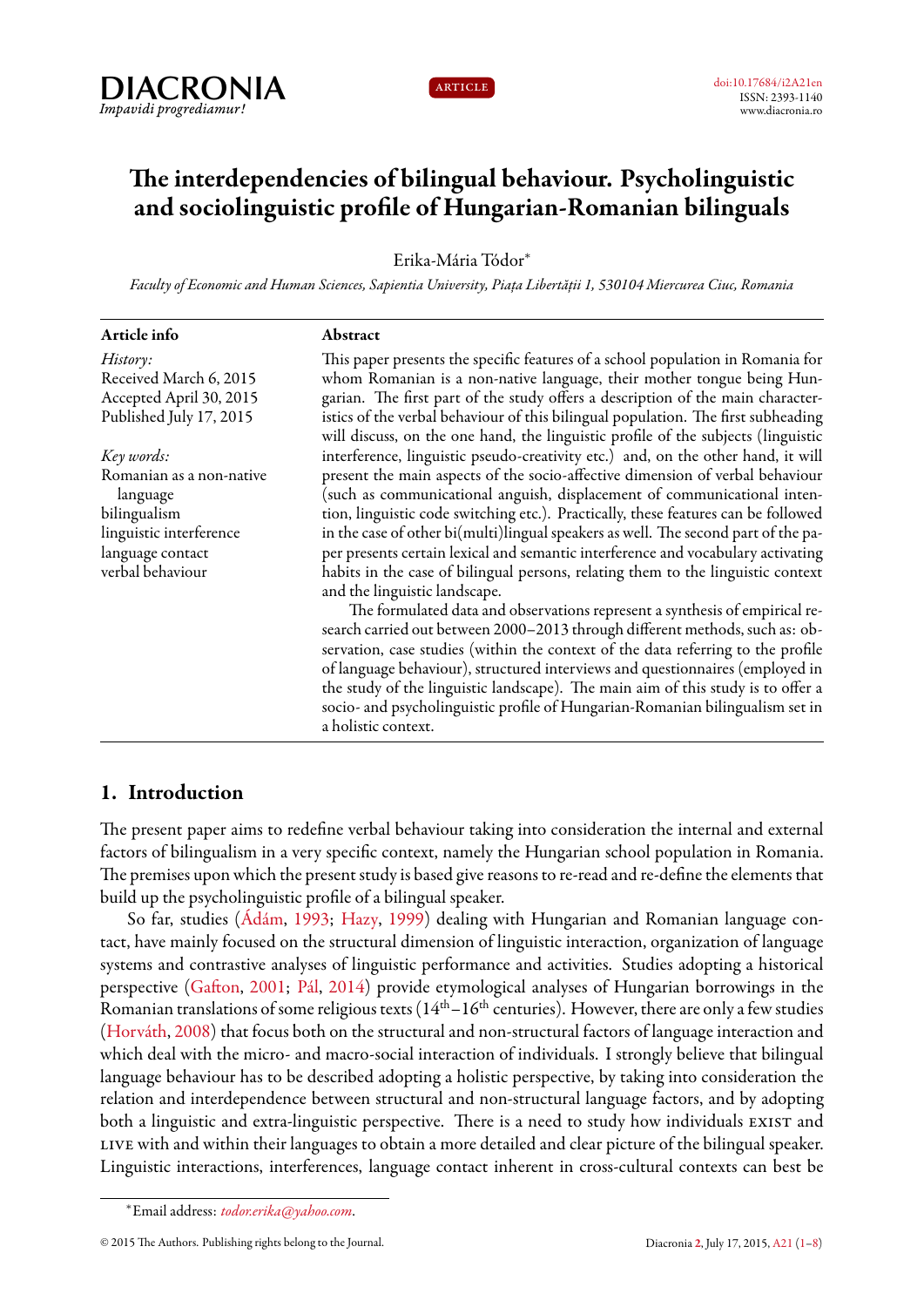understood and interpreted only "in a broad psychological and socio-cultural setting"([Weinreich](#page-7-6), [2013](#page-7-6), p. 5.)

Moreover, language contact phenomena, which can be discussed and interpreted only within their cross-cultural context, have to be treated as *dynamic*and related to the "spirit of the era" (a term coined by Lovinescu). [Zafiu](#page-7-7) [\(2010\)](#page-7-7) reflects upon some linguistic phenomena of the present time, such as the democratization of writing, the spread of electronic communication, faster writing, the use of abbreviations, fragmented reading, the omnipresence of colloquial and argotic forms, English borrowings, calques, no respect for forms, broken language and *general carelessness*. Actually, we are facing a shift from communist slogans to present day ones, and dominant socio-cultural tendencies—common in the case of both languages discussed here—highly influence the verbal behaviour of bi- or multilingual individuals regardless of the language chosen to express themselves. Thus, it can be said that the "spirit of the era" has a shaping effect not only on the individual as speaker and listener, but also on the cross-linguistic influence and interference phenomena. This means that certain types of interferences can prevail in a time period or a certain phase in the language acquisition process but they might become less important or might even disappear, while others (such as stylistic interference, or L3 interference etc.) can take their place.

The present study aims to draw attention, from a rather new perspective, on the bilingual individual under the influence of globalization and tries to offer a holistic approach regarding this specific type of bilingualism. The paper presents the general characteristics of a bi- or multilingual individual, bringing examples and illustrating some aspects from the context of Romanian-Hungarian bilingualism.

#### **2. General characteristics**

The meeting of different minds, the contact among several different language universes, and the dynamics of these have major effect on each language and culture in contact. A natural consequence of language contact is linguistic interference. Interference occurs when a bilingual speaker identifies a language item or structure of a secondary system with one in the primary system, transferring it and integrating it into the activated language system [\(Weinreich,](#page-7-6) [2013\)](#page-7-6). Interference phenomena—observes [Gafton](#page-7-8) [\(2010](#page-7-8), p. 78)— "does not refer to linguistic or conceptual levels exclusively, but it may include even some functional rules of a language system".

Each type of interference is determined by a number of factors such as context of language acquisition, age, previous linguistic experiences of an individual, context of language use, related cognitive experiences, language learning motivation etc. Knowledge of these types of interferences and of the ways they can appear in a speaker's verbal behaviour can help to define and understand the state of being in a certain language mode. Thus, I believe that beyond the general characteristics of linguistic and cultural interferences, their manifestations and real-life occurrences become even more important.

## **3. Research methods of verbal behaviour**

The main methods of describing cross-linguistic influences were conducting observations of *bilingual speakers* during their communication activities and examining speakers' dual language (cultural) mode communications. When in contact with another language, the speaker gets to know the elements of a new language system together with its functions, rules and with the mentality it conveys and promotes ([Gafton,](#page-7-8) [2010](#page-7-8), p. 82). However, cross-linguistic influence and interferences are not conscious, they are rather natural tendencies to activate those language elements and structures that are at hand and easy to access with the purpose to understand the other and to make oneself understood.

In what follows the study will focus on the two languages mentioned previously (a native and a non-native<sup>[1](#page-1-0)</sup> language) and it will refer only briefly to the fact that the subjects examined study other foreign

<span id="page-1-0"></span><sup>1</sup>By the term*non-native language*I wish to express the status of the language and by it I understand a language acquired after the mother-tongue being more or less present in the socio-cultural context where the individual lives (as is a state language).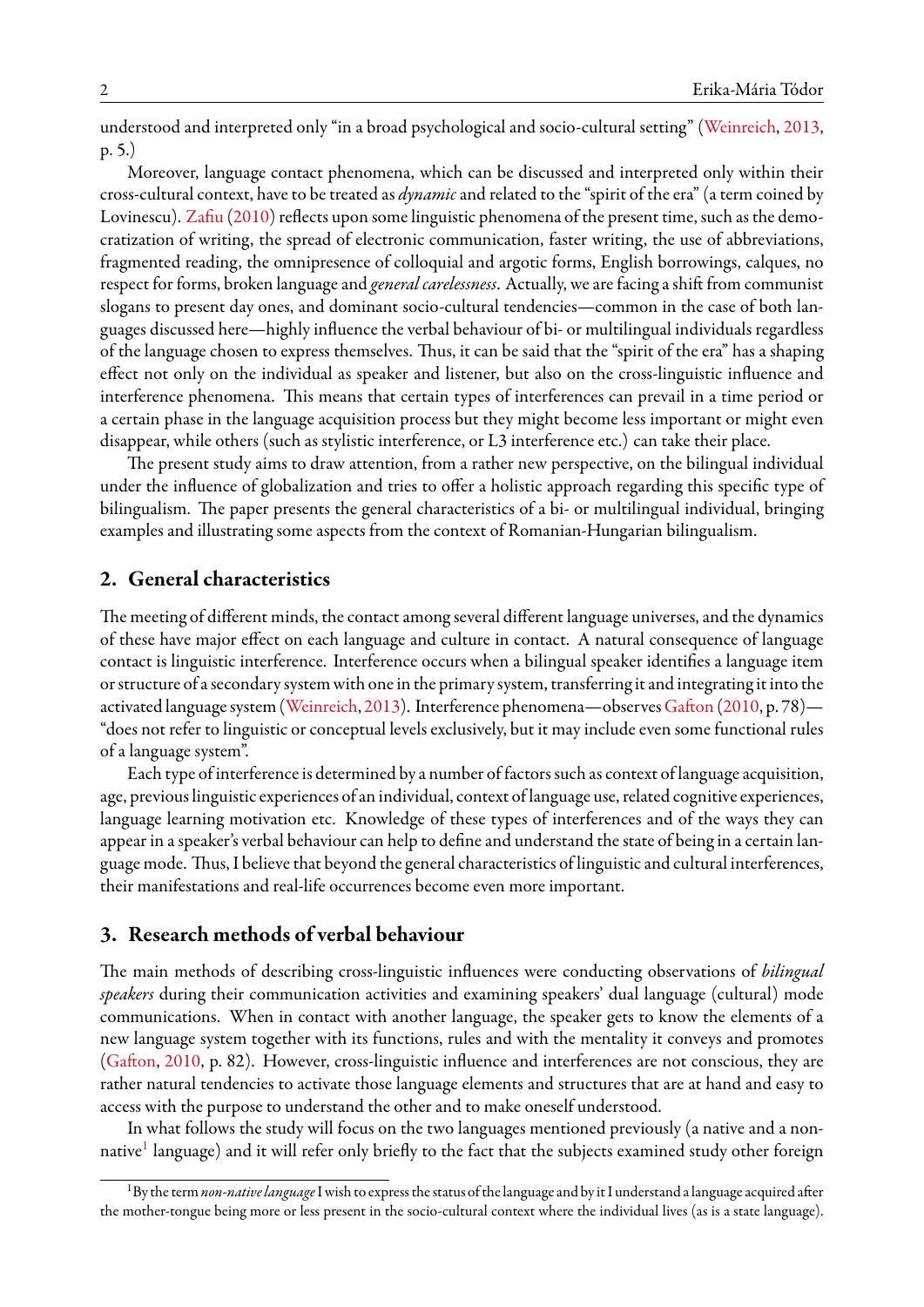languages at the same time. The major *aim* of the paper is to create a list of those *linguistic patterns* that occur in the speech of the research sample and that may certainly reoccur in the communication of other bilinguals as well.

According to previous socio-linguistic research done in this specific bilingual context [\(Horváth](#page-7-5), [2008\)](#page-7-5), we can distinguish among the following types of bilingualism: a) symmetrical bilingualism, b) asymmetrical bilingualism, and c) subtractive bilingualism. These forms of bilingualism constitute the starting point for further observations and discussions. The data presented in the paper were selected from several empirical studies carried out earlier (between 2000 and 2013) using different research methods such as observation, case study (data regarding verbal behaviour), structured interviews and questionnaires (regarding linguistic landscape).

### **4. Speech and interference**

By the term interference I understand the *negative transfer* of fixed language structures usually from a base language (native language) occurring as a tendency to identify and integrate a fixed linguistic element into another language system. In the case of Hungarian-Romanian bilingualism weface the contact of two very different language structures, namely an agglutinative language and an analytic language. Interference appears on all language levels, in other words its presence can be traced on a phonetic, morphological, syntactic, lexical, semantic, and even on a stylistic level and results in a wide range of cross-linguistics errors.According to a previous study ([Tódor,](#page-7-9) [2005,](#page-7-9) p. 137–148), the most frequent errors of students learning in a public school with Hungarian language of instruction were found in the following language areas: agreement, use of personal and reflexive pronouns, prepositions, pronunciation and stress, lexical and semantic mistakes.

Without aiming for a complete presentation, below I will introduce a few examples of the error types mentioned previously:

(a) *Phonetic interference*: the pronunciation of the sounds [*ă*], [*î* (*â*)] using Hungarians sounds with a similar pronunciation [*ö*], [*ü*]; post-palatal pronunciation of the following sounds [*k*´], [´*g*], [*č*], [*ğ*], or the pronunciation of diphthongs and triphthongs separately, etc.

However, it needs to be emphasized that in case of phonetic interference there are certain aspects, according to my observations, that can diminish if the child starts learning English at an early age. This is the case of the *e* sound, which is pronounced more open in certain words (e.g., *citeşte*, *ce*, etc.) by Hungarian speakers, but under the influence of the third language this phonetic interference becomes less visible. Moreover, the context of language acquisition can also bring about certain types of interferences. For example, when Romanian pronunciation is mainly learned from books there is a greater confusion between the [*i*], [*î*] sounds (e.g., *împărat*/*impărat*), in contrast with the situation when pronunciation is acquired through communication and listening.

- (b) *Interference in writing*: Can be traced in the case of certain letters ([*c*], [*s*], [*j*]), which have other phonetic correspondents in the children's native language and this might also cause confusion.
- (c) *Interference in stress*: Since stress in Hungarian always falls on the first syllable, Hungarian learners of Romanian often tend to stress the first syllable in case of Romanian words as well.
- (d) *Morphologic and syntactic interference*: This is the level of language where most interference occur, such as: missing agreement between nouns and adjectives in gender, number and case (e.g., *case mare* instead of *case mari*) or missing agreement between subject and verb (e.g., *Ea învăț* instead of *Ea învață*); inadequate use of the stressed and unstressed forms of Romanian personal and reflexive pronouns (e.g., *"El gîndește"*, *"A înserat"*), mistakes in expressing action–object of action relationships (e.g., *Am dat pentru Ana*), etc. This last example can be explained by the fact that Hungarian language

<sup>&</sup>quot;…It is the *second language* from the perspective of the order in which the child learns the language and it is not identical with the language of instruction… or the *first language* from a socio-political point of view"([Pamfil,](#page-7-10) [2000](#page-7-10), p. 12).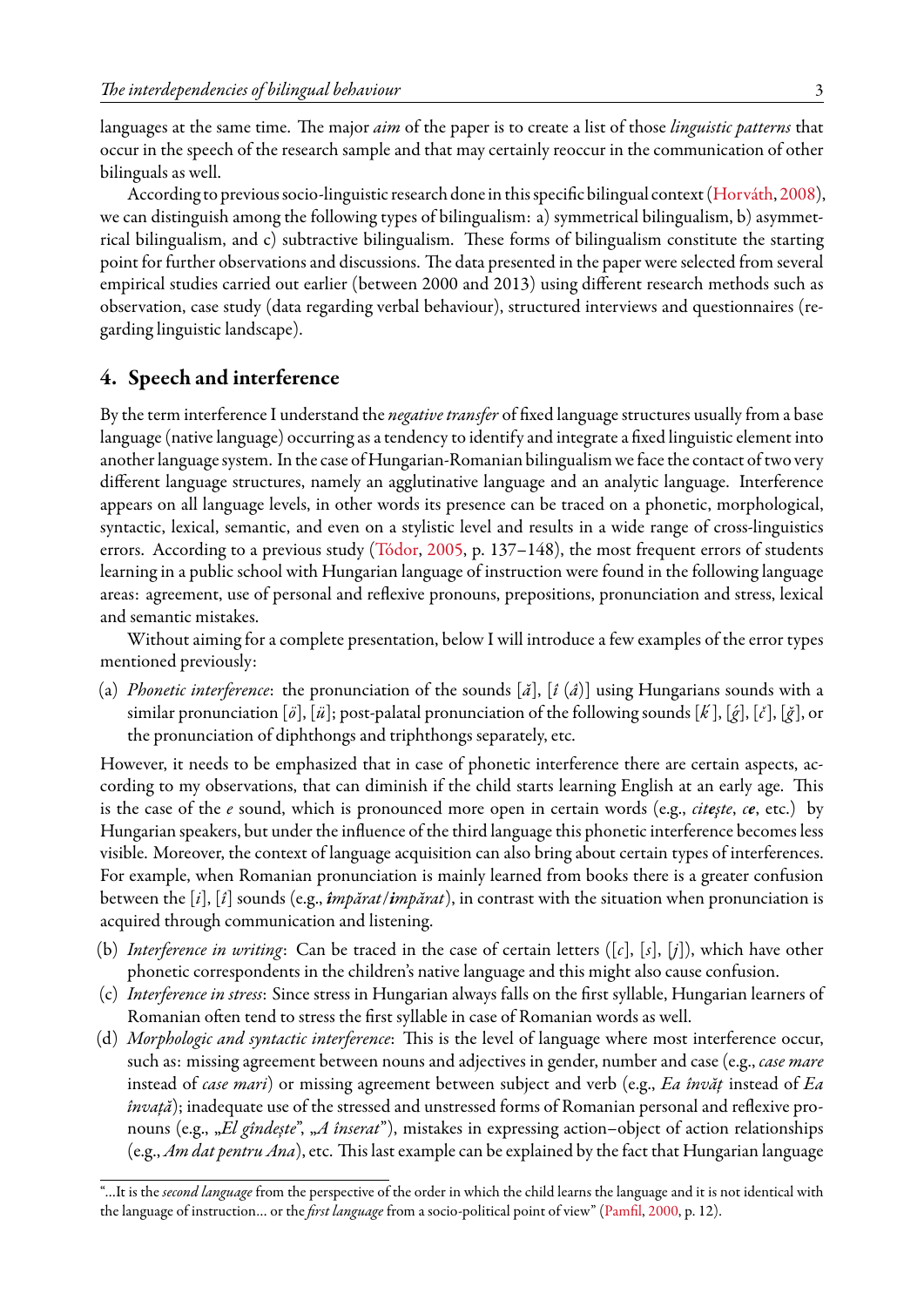uses suffixes and postpositions, while Romanian language uses prepositions and thus the different structure of these languages may lead to such specific interferences. So, for example, if Hungarian speakers wish to express that someone is "in love with somebody", they may say "se îndrăgostește *în cineva*" not "*de cineva*".

Interferences in language structure represent a more persistent and predictable phenomenon, and because of this such mistakes and errors can be easily detected, prevented and even diminished.

#### **5. Lexical and semantic interferences**

Al. Graur considers vocabulary as "the most dynamic part of a language, as it is closely related to social development"([Graur,](#page-7-11) [1968,](#page-7-11) p. 271), and lexical semantics is "more driven by thoughts and is less constrained by formal restrictions"([Gafton,](#page-7-8) [2010,](#page-7-8) p. 81). Therefore, lexical and semantic interference has to be considered as a more complex and dynamic phenomena, because on the one hand "total" interlingual synonymy is a rare phenomenon and, on the other hand, linguistic relativity (the structure of a language affects the ways in which its respective speakers conceptualize their world) entails specific formulations and expressions. Let us look at some examples. In Hungarian [\(Hazy](#page-7-2), [1999,](#page-7-2) p. 38), the starting point to name some subspecies of trees is *fruit* + the word *fa* 'tree', while in Romanian the name of the fruit is logically and grammatically derived from the name of the tree: *nuc*–*nucă*, *păr*–*pară*, and expressions like *pom de păr* or*lemn de nucă* do not exist. When looking for correspondences in the two languages, it might happen that a concept [\(Szilágyi](#page-7-12), [1996](#page-7-12))—such as the Romanian word for *white beet* 'sfeclă de zahăr' (lat. *Beta vulgaris*) and its Hungarian correspondent *cukorrépa*—appears in different genus-species relation in the two languages.

At the same time, words for kinship may represent a more limited or a more general concept in the two languages. For example, in Hungarian there are two words for the concept of brother 'frate': (1) *öccs* (little brother), and (2) *bátya* (big brother); and for the Romanian word *sister* 'soră', in Hungarian there is again a difference which marks age, *hug* (little sister), *néne* (older sister).

[Hazy](#page-7-2) ([1999,](#page-7-2) p. 37) distinguishes between total and partial interlingual synonymy. The first refers to situations when words of A and B language have identical semantic and morphemic structure, while having a different sound representation. For example: *udvar*–*curte* (courtyard), *vin*–*bor* (wine). Partial synonymy refers to situations when a word in language A can have another semantic field different from language B. As the above mentioned author emphasizes, for example the Hungarian word *süt* (bake, grill, fry) is not a "perfect" synonym of either words in Romanian such as *a coace* (bake), *a frige* (grill), *a prăji* (fry), instead it encompasses all the senses expressed by the Romanian words. Another example is the Hungarian verb *mérni* (measure, weigh), which denotes both *a măsura* (measure) and *a cântări* (weigh). Therefore, it might occur that a beginner speaker of Romanian might find the sentence "Te rog să măsori fructele!" (Can you measure the fruit, please) to be correct.

Untranslatable structures, expressions or phrases represent yet another category in case of which speaker needs to look for and find the most suitable correspondents and equivalents. These structures are mainly to be found among proverbs and maxims, but are not restricted to this category, e.g., "*A tăia frunze la cîini*" (to waste time), "*Munca e blagoslovită, cu ea ţii de pită*" (If you don't work, you don't eat).

Polysemantic words represent another category of special problems for language learners. For instance, there are words such as *a vedea* (to see), *a se uita* (to watch), or *a auzi* (to hear) and *a asculta* (to listen), *a iubi* (to love), *a-i plăcea* (to like), all having specific references in the two languages. If context is not given to grasp the actual meaning of the word, some interferences may occur like in the following examples: *eu văd televizorul* (I see the television) / *aud radioul* (I hear the radio) / *iubesc muzica populară* (I love folk music) / *cărţile care mă iubesc* (books that love me) instead of *cărţile care îmi plac* (books that I like), etc.

In this category of problematic words we can also mention lexical doublets and the proper context in which they are used. Some examples of lexical doublets are: *vreme*/*timp*; *nevastă*/*soție*; *a spune*/*a zice*,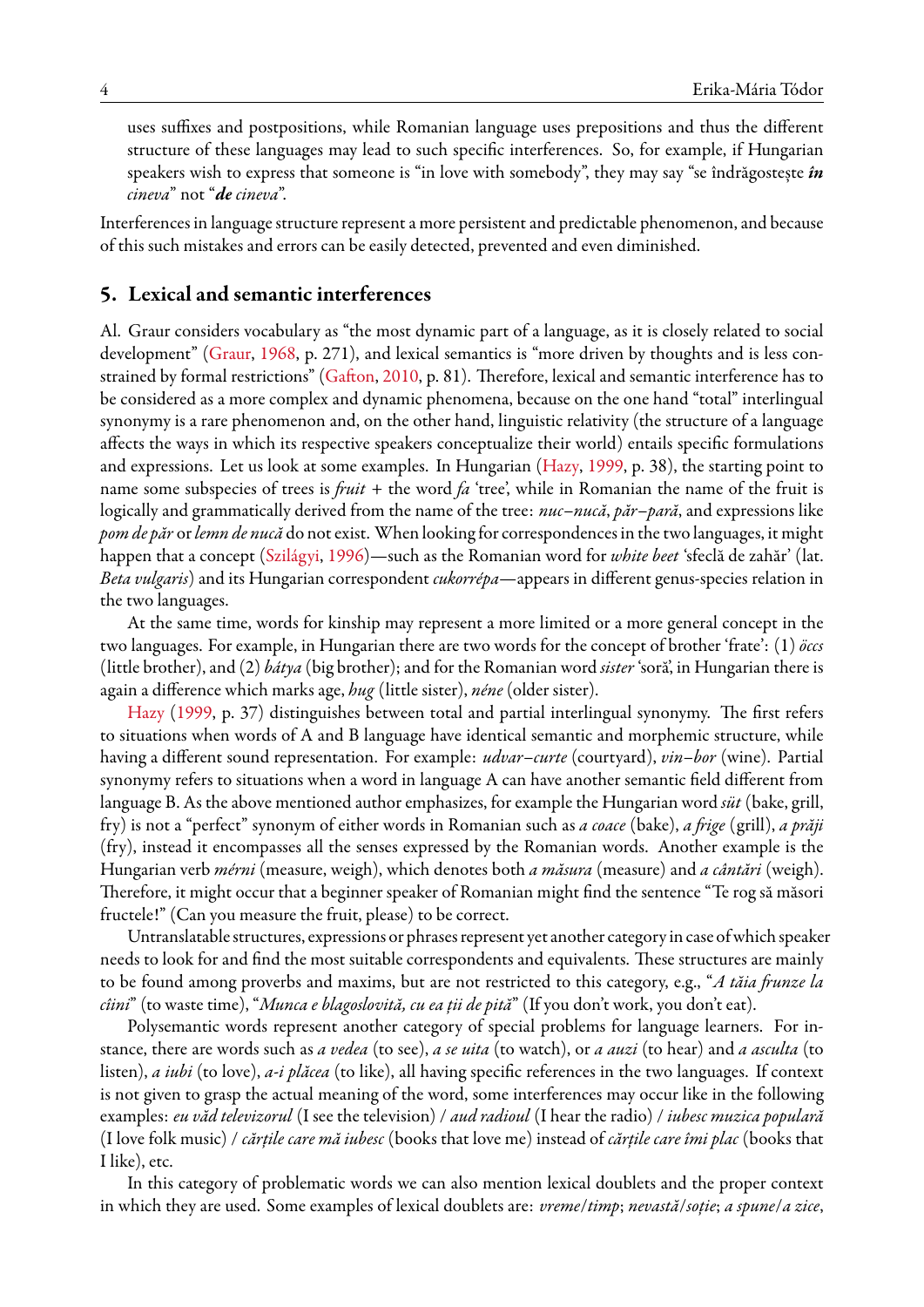etc. The adequate use of these lexical items requires a higher level of language knowledge, which already entails thinking in the respective target language [\(Hazy](#page-7-2), [1999](#page-7-2), p. 22).

Language acquisition also implies "knowing each other", namely understanding the specific existential forms and cultural peculiarities of the Other. The partial penetration of these existential forms can lead to *cultural interferences*, which are also present within a bilingual speaker. In our specific context of Romanian-Hungarian bilingualism, we can illustrate this phenomenon by the greetings used at Easter. Hungarian speakers of Romanian usually say "Paște fericit" (Happy Easter), instead of "–Hristos a-nviat / –Adevărat a-nviat" (Christ has resurrected / Indeed, he has resurrected), due to the absence of such formulations in their own culture. Similar contexts and difficulties can appear in case of specific popular habits and traditions (singing carols, plugusorul etc.) in case of religious celebrations or rites of passage (baptism, marriage, and funeral) or in case of specific Romanian expressions such as *dor* (longing), *ie* (traditional Romanian blouse), *ispită* (temptation), etc. As [Noica](#page-7-13) ([1987\)](#page-7-13) points out, these words "are the best in a language" because "in this sphere of the word, where communication might fail, there is still place for a more intimate understanding"([Noica,](#page-7-13) [1987,](#page-7-13) p. 208). I believe that identifying such linguistic aspects can provide substantial help in language acquisition planning.

#### **6. "Words" and "non-words" – in search of the adequate word**

Being productive and creating message in another language than your mother tongue represents, especially at the beginner and intermediate levels, a complex process of activating the individual's mental lexicon ([Gósy](#page-7-14), [2005\)](#page-7-14), and a process of lexical selection to express one's intentions. The complexity of this selection process becomes evident in the approach provided by François Grosjean, according to whom "Bilinguals havetwo language networks which are both independent and interconnected..." ([online\)](http://www.francoisgrosjean.ch/interview_en.html), in the sense that during the process of word search and activation both languages are present, even if the presence of the language which is used for actual communication is more activated than the other([Grosjean,](#page-7-15) [1982\)](#page-7-15).

Regarding verbalizing communicative intentions, psycholinguistic research (Levelt, 1989 *apud* [Gósy](#page-7-14), [2005\)](#page-7-14) distinguish between *two main stages* in which speech is assembled for production: pre-verbal stage and articulation of the message, in other words choosing the right lexical and grammatical encoding. During processing and harmonizing the two stages some difficulties might appear in case of both native and nonnative speakers. The subjects of the present study show, at least at beginner levels, a slowdown in formulating messages (aspects presented in more detail in [Tódor,](#page-7-16) [2009](#page-7-16), p. 81), a pausing time (of thinking), some verbal tics, such as *hát* (Hungarian word for 'well'), *deci* ('so'), *apoi* ('well'), etc. I believe these speech acts and verbal behaviour represent compensatory strategies and techniques to find the most appropriate word.

During speech production, we can often encounter *lexical gaps* ("non-words"), which mean that the speaker does not know the required word, or is not sure about selecting the right word. In such cases, the most frequent mechanisms and techniques to fill the lexical gaps are the following:

- (a) Linguistic pseudo-creativity or analogies which represent situations when the speaker creates new words on the basis of the language structure and rules. For example: *reproducăm* instead of 'reproducem' (based on the rule *lucrăm*, *învățăm*, etc.), *succesuri* instead of 'succese' (based on *lucruri*, *gânduri*, etc).
- (b) Adopting and integrating a word from the native language (for example: *canal* used for 'lingură' based on a word which sounds similarly in Hungarian: *kanál*)
- (c) Linguistic calques, loan translation or "mimetic" translation (a term used by [Nicolae & Dragomirescu](#page-7-17), [2011](#page-7-17), p. 31). For example: *băț de pescuit* 'undiță', according to the Hungarian *halászbot*, *merge afară* 'iese', according to the Hungarian *kimegy*.

Selecting and using the right word in the right context is yet another dimension of lexical selection and access. In this case it is very important to be aware of the semantic plurality of words; otherwise speakers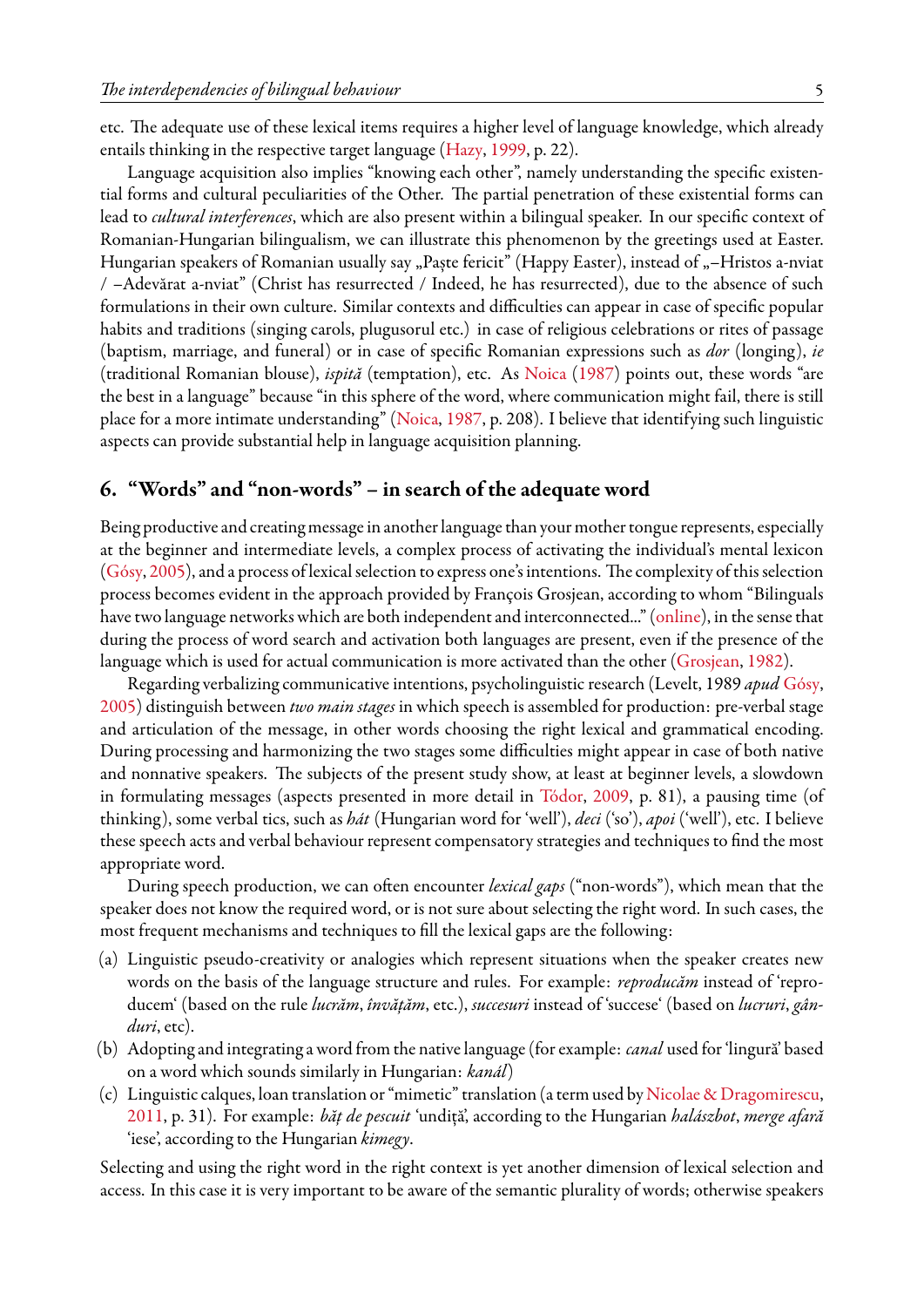might find themselves in an uneasy, controversial situation. For example: "*ne uităm* (instead of *privim*) la operă de la o distanță", "cerere *rejectată*" (instead of *respinsă*), "*audiez* (instead of *ascult*) radioul".

The presence of linguistic calques / loan translations in the speech of our subjects results in pleonasms. This can be explained by the fact that the Hungarian mother tongue of these subjects expresses direction and coordinates by using prefixes which through loan translations are transferred into the target language. Thus, pleonasms such as *a coborî jos*, *a merge sus*, *a intra înăuntru*, etc. are mainly the result of loan translations from the mother tongue.

## **7. Verbal behaviour**

Language acquisition does not only mean the acquisition of vocabulary or the norms of language use, but it also means to adopt a culture of communication which entails knowing the other and understating the ways to express yourself in the context of otherness.

Bilingual language behaviour is affected by learning/teaching strategies, the context of acquisition and by the activated language modes, therefore identifying these influences might help to self-monitoring and self-teaching of verbal behaviour. In what follows, I am going to present some examples of such bilingual language behaviour observed and identified in earlier studies (presented in [Tódor,](#page-7-9) [2005](#page-7-9), p. 156):

- (a) *Anxiety/ communicational anguish* is the fear of talking and making mistakes. Such verbal behaviour is often due to predominantly formal language teaching and learning situations (institutionalized bilingualism), to learning strategies focusing on form rather than communication. Anxiety can be observed, on the one hand, when individuals "retreat in silence" or, on the other hand, when they express their ideas and thoughts in a schematic, reduced way. These situations show evidence of learners' "implicit errors"([Corder](#page-7-18), [1981\)](#page-7-18), the totality of untold words and thoughts, which, from the teachers' perspective, can represent a set of clues and resource for teaching.
- (b) *Restructuring communicative intent according to the available lexical register*:

"...I wanted to tell a joke, but I couldn't have... so I gave up" (student,  $10^{th}$  grade,  $2001$ );

"For example, when I am talking on the phone I speak worse [Romanian]... but words related to administration, I know mostly in Romanian…" (secretary, 2014).

The above mentioned situations show that only some areas of vocabulary or certain registers are mastered sufficiently and properly while other registers imply difficulty and uncertainty. These situations are characteristic to asymmetrical and institutionalized bilingualism and show that linguistic registers are only "partially" used and exercised (predominantly formal registers are used). The context of acquisition proves to be one focusing on performance rather than on competence.

(c) *Code-switching*

In case of our subjects, code-switching represents a form of bilingual language behaviour and means the activation and insertion of a language structure (in this case, Hungarian mother tongue) different from the target language (Romanian); for instance: "Am vrut să scriu despre *naplemente* [amurg]" (I wanted to write about *sunset*).

This language phenomenon differs from language mixing (undifferentiated use of two language systems) firstly in frequency([Benő](#page-7-19), [2008\)](#page-7-19). Code-switching can appear on different language levels (affixes, lexemes, phrases, sentences, expressions etc.) and in case of language learners are mostly induced by lexical gaps or limited registers. During language instruction these code-switching phenomena could be creatively integrated and exploited as learning opportunities. Thus, it is very important that teacher training should focus on developing monitoring skills of teachers in order to be able to observe, identify and exploit such learning situations.

#### **8. The double nature of cross-linguistic influence**

Language contact—which represents only a part of a larger cultural contact—is not a process of unidirectional contact. Linguistic interference is the result of interdependence, of mutual influences and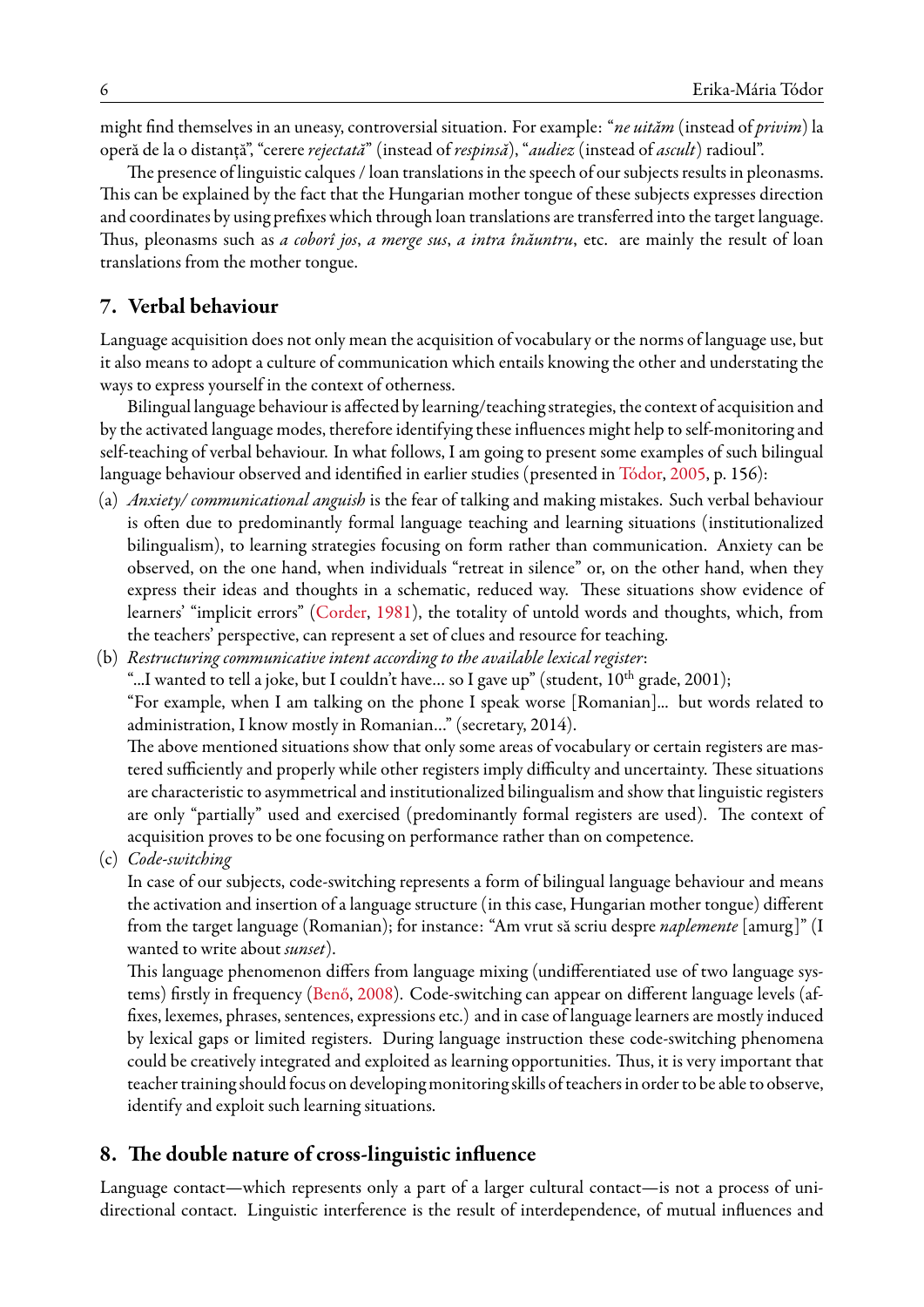its form and structure are shaped by the respective socio-economic, cultural and political context. In the course of preserving or changing cultural practices and language behaviour, the integration of such practices has a decisive role. It is crucial whether cultural and language practices are integrated or not into a coherent system of thoughts and feelings: the extent to which practice blends with other broader structural elements (Linton *apud* [Weinreich,](#page-7-6) [2013](#page-7-6), p. 7). Precisely because of this common practice and mutual influence, mentioned above, language contact elements are also present—obviously in a different measure—in the native language expressions of Hungarian speakers.

Research done in this field shows that using Romanian language in different communicational contexts (for example: different social contexts, workplace, school etc.) can lead to a significant increase of borrowed lexical items and language structures. In this case, retroactive or backward interference can be noticed on different language levels, as well as language adjustment, borrowing, lexical innovation and conveying other meaning to lexical items. Interference can be traced in accent, on the level of pronunciation (Romanian pronunciation of some Hungarian words) but it is also present on the level of topicality, grammatical structures etc. The explanation below provides a good example of backward interference: "If somebody is sympathetic to you, in Hungarian you say "I sympathize with him/her", while in Romanian you say "I sympathize him/her". So, if a Hungarian speaker says "I really sympathize this man" this is not a result of loan translation from Romanian into Hungarian, rather it is the result of the fact that he/she has been using Romanian language a lot…" [\(Szilágyi](#page-7-12), [1996](#page-7-12), p. 84) and that expression seems more natural for him/her.

Romanian language influence on Hungarian is more observable on the lexical level, where there are a great number of adapted and non-adapted lexical borrowingsfrom Romanian. Some daily used Romanian borrowings are the following: *borkán*, *aragáz*, *kalorifer*, *punga*, *pix*, *abonament*, *telekománda*, *kalkulátor*, etc. These borrowings have resulted in lexical doublets and even if they have Hungarian correspondents, speakers prefer the use of borrowings in their everyday communication.

Our previous research (2012–2014), carried out in the field of linguistic landscape and language choice in case of bilinguals, prove that lexical items connected to official and administrative registers used mainly in Romanian language (such as: notification, receipt, invoice, permit, etc.) are also borrowed and used within Hungarian everyday speech. On the basis of our data we can point out that these Romanian borrowings are also used by people who do not master other registers of the Romanian language.

We give some examples below:

"*Kértem egy csertifikátot?*" / "*Am cerut un certificat?*" [I asked for a certificate] "*Kedden lesz consiliu profesoral.*" / "*Marți va fi consiliu profesoral.*" [There is a teachers' meeting on Tuesday]

The examples above show how the base language of the speakers is restructured due to Romanian language contact and due to some communication habits. When speakers feel uncertain about the existence of a Hungarian correspondent of a lexical item, they rather select and activate the words of their second language.

#### **9. Conclusion**

The present paper aimed to present several aspects of individual bilingualism and the ways of living with two languages. The presented phenomena were traced and observed in real-life practice and communication. The present study on linguistic interference focuses on the *bilingual speaker*.

I believe there was a need to present the main aspects of a bilingual individual because knowing the local characteristics might help a better and more in-depth understanding of the general phenomenon. I hope that by identifying the main elements of the bilingual individual's (Romanian–Hungarian) profile, beyond its specific character, can help to describe and understand the profile of other bi- or multilingual individuals.